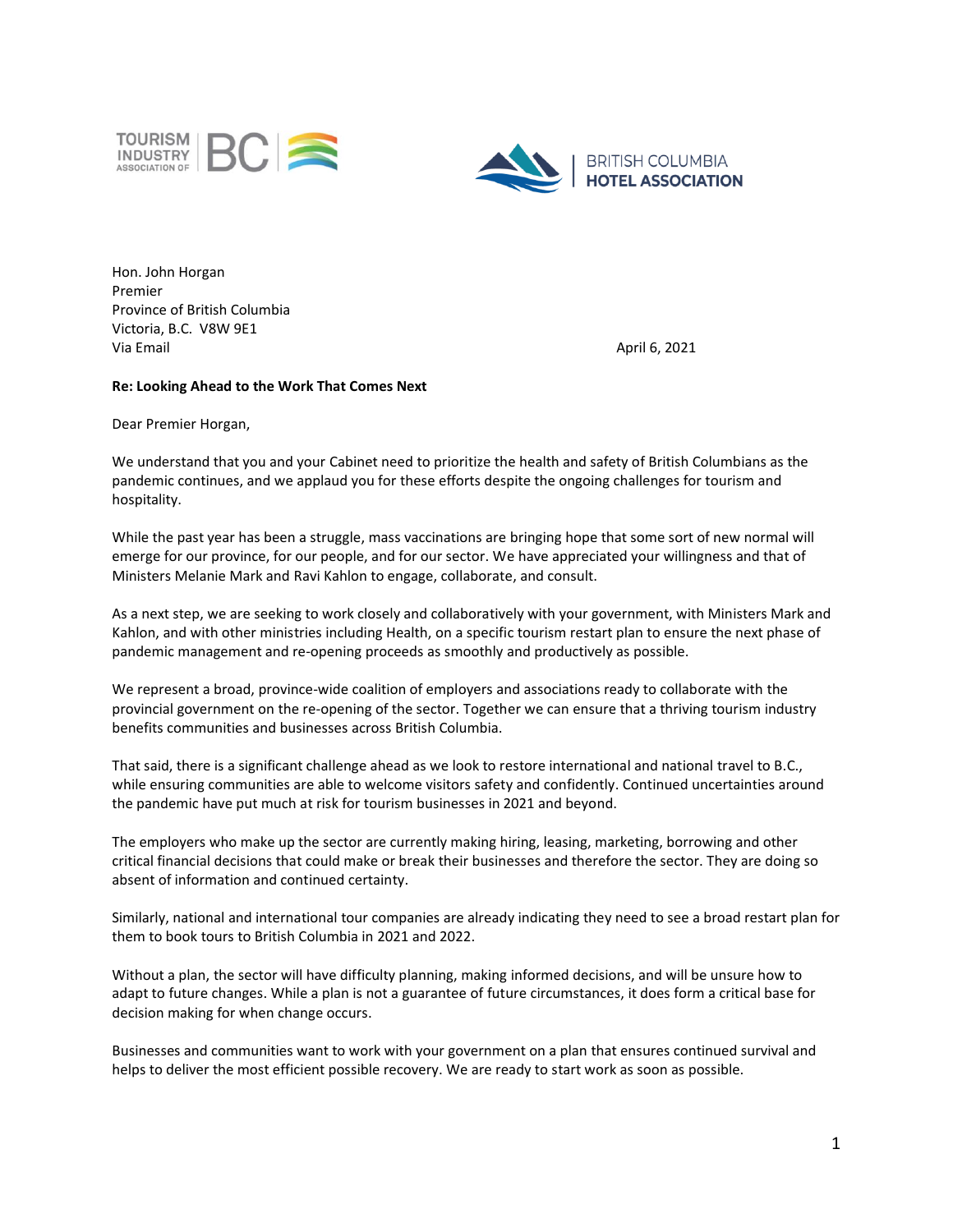## **Our request: A Collaborative Plan to Re-launch Tourism in BC**

As an *industry of industries*, tourism is a complex sector that has multiple connective pieces contributing positively to communities across our province. The recent good work of the province's Tourism Task Force acknowledged the following in their final report from December 2020:

*For the purposes of the task force's work, successful recovery means:* 

- *Safe travel protocols restore confidence in tourism staff, travelers, and the communities that host visitors.*
- *Tourism can continue to support quality of life for B.C. residents –economically, socially, culturally and environmentally.*

To meet these objectives as quickly as possible, we are asking to work in partnership with your government on the following:

- Creation of a tailored plan for the tourism industry that includes a balanced, risk-based approach, and creates a roadmap for government and the sector.
- A restart plan for tourism that will lessen the uncertainty associated with sudden shifts in protocols and openings/closings. Businesses need to be able to plan and a clear plan will allow for that.
- Developing clear and specific milestones for the coming months, outlining the conditions that need to be present at each marker so communities and business operators have clear and transparent indicators to help with planning.
	- o Items for discussion include:
		- Intra-provincial travel (non-essential) restrictions
		- $\blacksquare$ Inter-provincial travel (non-essential) restrictions
		- $\blacksquare$ International travel for vaccinated travelers
		- Return to office and travel for government and corporations
		- $\blacksquare$ Pub/restaurant indoor dining reopening
		- $\blacksquare$ Pub/restaurant party size requirements
		- Business Meetings size requirements (50, 100, etc.) distancing protocols  $\blacksquare$
		- Events & Festivals indoor vs outdoor  $\blacksquare$
		- $\blacksquare$ Theatres & live music venues
		- $\blacksquare$ In-person sporting events
		- $\blacksquare$ Casinos
- Collaboration on evolving safety protocols along with lifting restrictions so they be implemented efficiently and in a way that enhances general confidence
- Joint creation of a communications plan to support a restart plan in order to restore traveler, community, and business confidence. Elements could include:
	- o Ensuring and encouraging safe travel
		- As restrictions lift and change, residents will need the permission to enjoy travel again, and communities will need the peace of mind to enjoy welcoming travelers.
		- $\blacksquare$ Resident sentiment will shift if government and health officials are optimistic about travel in BC.
		- When appropriate, active support for government and corporate travel as well as meetings and events will be critical.
		- Messaging should focus on inspiring positive messages about travel and encourage and model good behavior while avoiding *travel shaming*.
	- $\circ$  Collaboration to ensure all communications are aligned with safety protocols and real time communications to the public about current protocols and conditions.